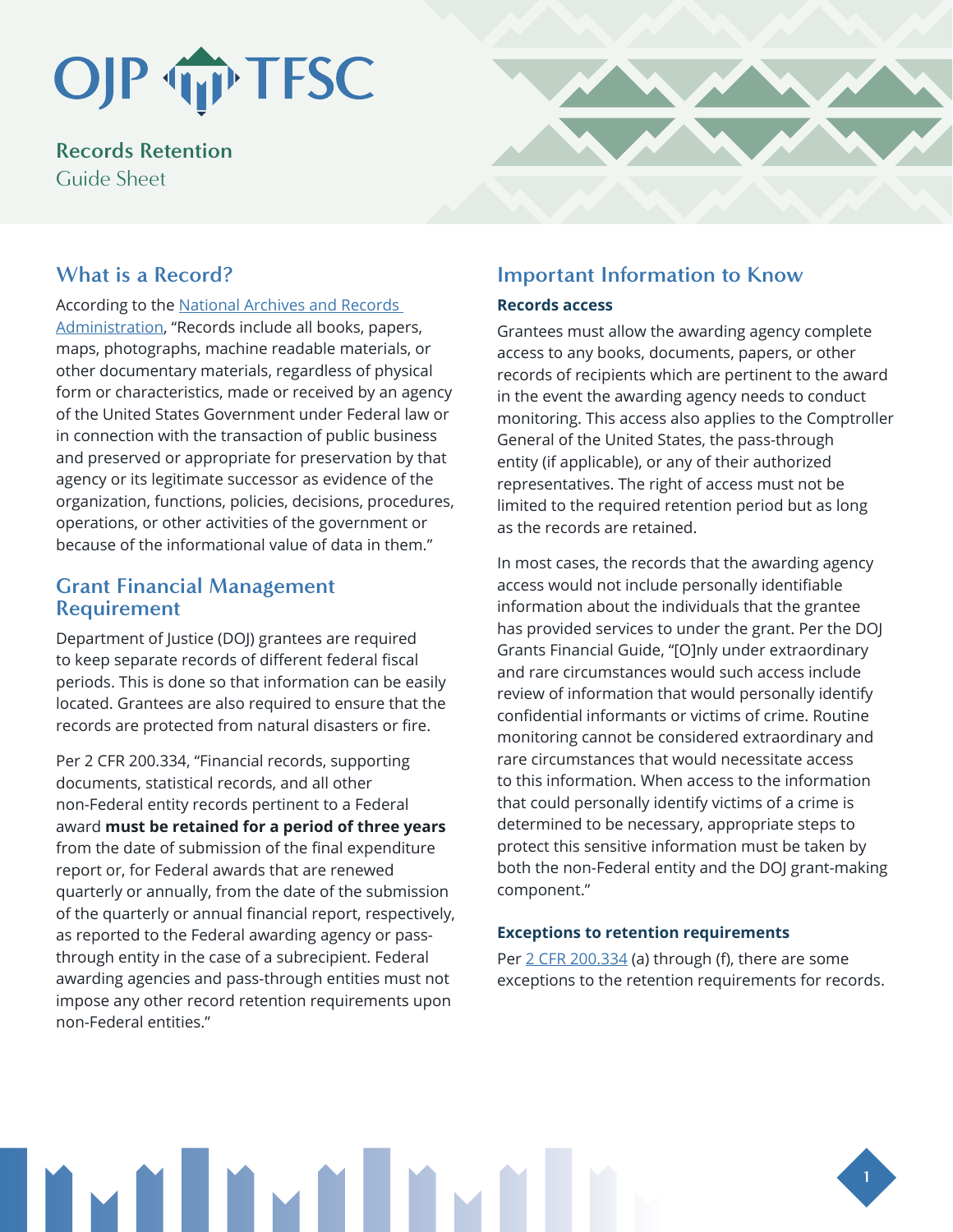#### **EXCEPTIONS TO RECORD RETENTION REQUIREMENTS**

- $\blacktriangleright$  If any litigation, claim, or audit is started before the expiration of the 3-year period, the records must be retained until all litigation, claims, or audit findings involving the records have been resolved and final action taken.
- $\triangleright$  When the non-Federal entity is notified in writing by the Federal awarding agency, cognizant agency for audit, oversight agency for audit, cognizant agency for indirect costs, or pass-through entity to extend the retention period.
- $\blacktriangleright$  Records for real property and equipment acquired with Federal funds must be retained for 3 years after final disposition.
- $\blacktriangleright$  When records are transferred to or maintained by the Federal awarding agency or pass-through entity, the 3-year retention requirement is not applicable to the non-Federal entity.
- $\blacktriangleright$  Records for program income transactions after the period of performance. In some cases recipients must report program income after the period of performance. Where there is such a requirement, the retention period for the records pertaining to the earning of the program income starts from the end of the non-Federal entity's fiscal year in which the program income is earned.
- $\blacktriangleright$  Indirect cost rate proposals and cost allocations plans. This paragraph applies to the following types of documents and their supporting records: Indirect cost rate computations or proposals, cost allocation plans, and any similar accounting computations of the rate at which a particular group of costs is chargeable (such as computer usage chargeback rates or composite fringe benefit rates).
	- **If submitted for negotiation. If the proposal, plan,** or other computation is required to be submitted to the Federal Government (or to the pass-through entity) to form the basis for negotiation of the rate, then the 3-year retention period for its supporting records starts from the date of such submission.
- **If not submitted for negotiation. If the proposal,** plan, or other computation is not required to be submitted to the Federal Government (or to the pass-through entity) for negotiation purposes, then the 3-year retention period for the proposal, plan, or computation and its supporting records starts from the end of the fiscal year (or other accounting period) covered by the proposal, plan, or other computation.
- Indirect cost rate proposals and cost allocations plans. This paragraph applies to the following types of documents and their supporting records: Indirect cost rate computations or proposals, cost allocation plans, and any similar accounting computations of the rate at which a particular group of costs is chargeable (such as computer usage chargeback rates or composite fringe benefit rates).
- $\blacktriangleright$  If submitted for negotiation. If the proposal, plan, or other computation is required to be submitted to the Federal Government (or to the pass-through entity) to form the basis for negotiation of the rate, then the 3-year retention period for its supporting records starts from the date of such submission.
- $\blacktriangleright$  If not submitted for negotiation. If the proposal, plan, or other computation is not required to be submitted to the Federal Government (or to the pass-through entity) for negotiation purposes, then the 3-year retention period for the proposal, plan, or computation and its supporting records starts from the end of the fiscal year (or other accounting period) covered by the proposal, plan, or other computation.

# **How This Applies to Your Grant**

Record retention applies to both paper and electronic storage of applicable information, including electronic storage of faxes, copies of paper documents, images, and other electronic media. DOJ grantees that rely on an electronic storage system must be able to assure such a system is stable, reliable, and maintains the integrity of the information. When storing electronic images of paper documents, the system must also assure a full, complete, and accurate representation of the original, including all official documents.